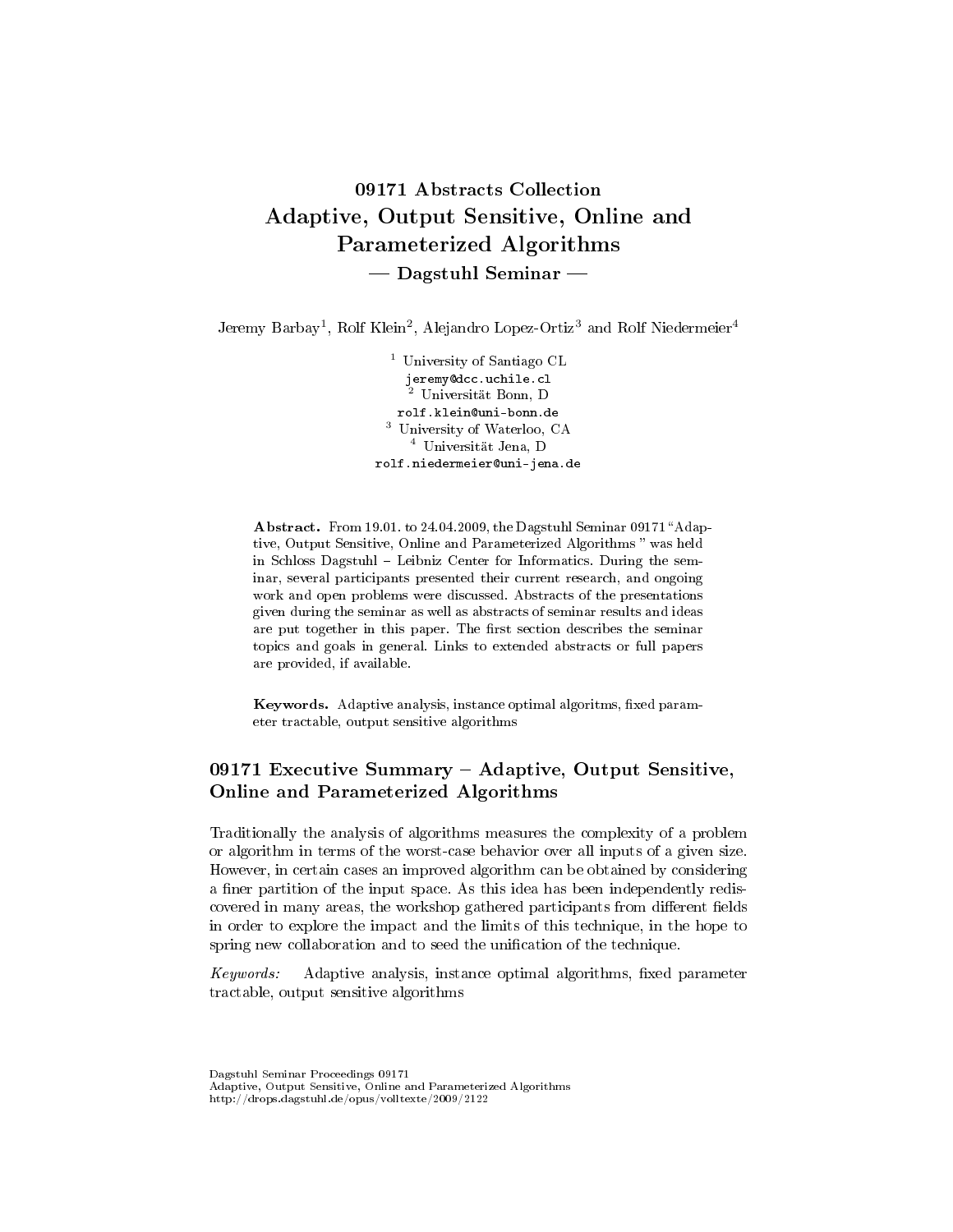Joint work of: Barbay, Jérémy; Klein, Rolf; López-Ortiz, Alejandro; Niedermeier, Rolf

Extended Abstract: <http://drops.dagstuhl.de/opus/volltexte/2009/2120>

## Parameterized/Adaptive Analysis of Online Steiner Tree Problems

Spyros Angelopoulos (MPI für Informatik - Saarbrücken, DE)

Steiner tree problems occupy a central place in both areas of approximation and on-line algorithms. Many variants have been studied from the point of view of competitive analysis, and for several of these variants tight bounds are known. However, in several cases, worst-case analysis is overly pessimistic, which fails to explain the relative performance of algorithms. We show how adaptive analysis can help resolve this problem. As case studies, we consider the Steiner tree problem in directed graphs, and the Priority Steiner tree problem.

Keywords: Online algorithms, Steiner tree problems, adaptive and parameteried analysis

Full Paper: <http://drops.dagstuhl.de/opus/volltexte/2009/2121>

## The relation between Adaptive Algorithms and Compressed Succinct Data Structures

Jeremy Barbay (DCC - Universidad de Chile, CL)

Restricted classes of permutations can be sorted in time  $o(n \lg n)$ , faster than  $O(n \lg n)$ , through adaptive sorting algorithms. We show that each of those results imply a compression scheme for permutation, and that some of those result even in a compressed succinct data structure, which can be manipulated without uncompressing the whole permutation.

Those results are important in the case of self indices of text, which are strongly based on permutations, but application of the relation between fast algorithms and small data structure is not limited to permutations: it yields also compression of binary relations, integers, etcetera.

Keywords: Adaptive algorithms succinct data structure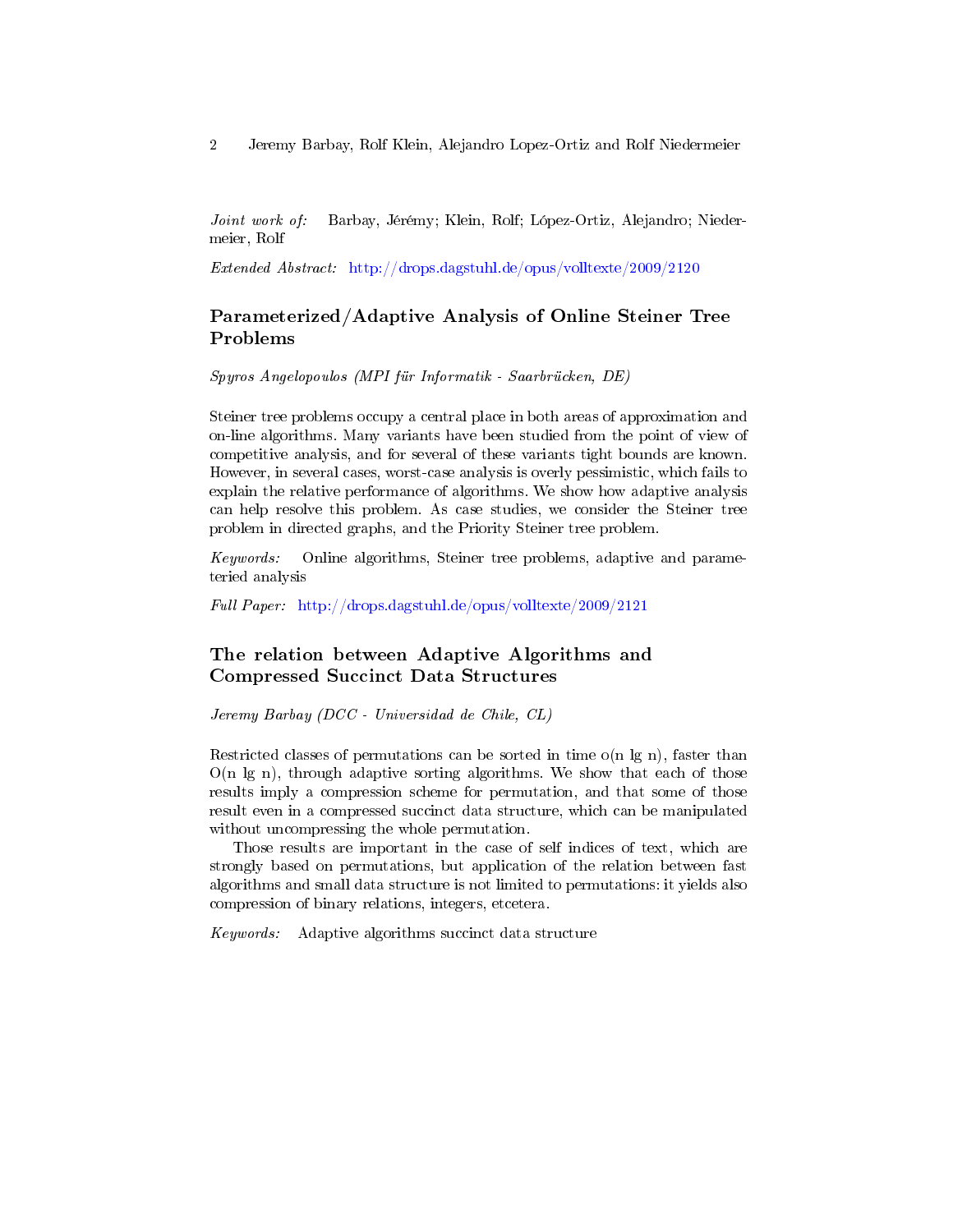## Alternative Measures for Computaqtional Complexity with applications to Machine Learning

#### Shai Ben-David (University of Waterloo, CA)

We address the issue of problems that are hard from a worst-case computational complexity view, but turn to be efficiently solvable in practice.

Having in mind a variety of algorithmic problems in machine learning in that category, we propose an alternative measure of computational complexity that takes into account not jst the input size but also its "robustness" for the given task. The new measure coincides with the common worst-case complexity for "nicely behaving" data, but becomes less demanding for very no-robust 9or, if you wish, non-informative, or irrelevant) data.

We argue that most naturally arising inputs are "nicely behaving" thus providing a possible explanation to the theory-practice complexity gap in the machine learning domain.

## Using Property Testing for Efficient Sort of Relations

Sagi Ben-Moshe (Technion - Haifa, IL)

Sometimes, relational operations need to be performed on nearly-sorted relations, in which most tuples appear close to their place in the order (but not always exactly in place), while a small number of tuples may be completely out of their place in the order.

Such relations can result from updates performed on relations that were originally sorted, or as interim results when evaluating a complex query.

Currently, in such cases nearly-sorted relations are treated the same as unsorted relations, and when relational operations are evaluated for them, a generic algorithm is used. However, many operations can be computed more efficiently by an algorithm that exploits this near-ordering, yet to benefit from using such an algorithm, we also need to refrain from using the wrong algorithm for a relation which is not nearly-sorted. For this, an efficient test is required, i.e., a very fast approximation algorithm for establishing whether a given relation is sufficiently nearly-sorted.

In this paper, we provide the theoretical foundations for the problem of query evaluation over nearly-sorted relations. We formally define what it means for a relation to be nearly-sorted and show how operations over such relations can be executed efficiently. We provide efficient probabilistic tests for some cases of nearly-sorted relations (including the most general one) and illustrate how to incorporate them into a database management system. Proving the efficiency of these tests constitutes a substantial part of this work.

Finally, we provide experimental results, which show that our approach outperforms standard evaluation methods.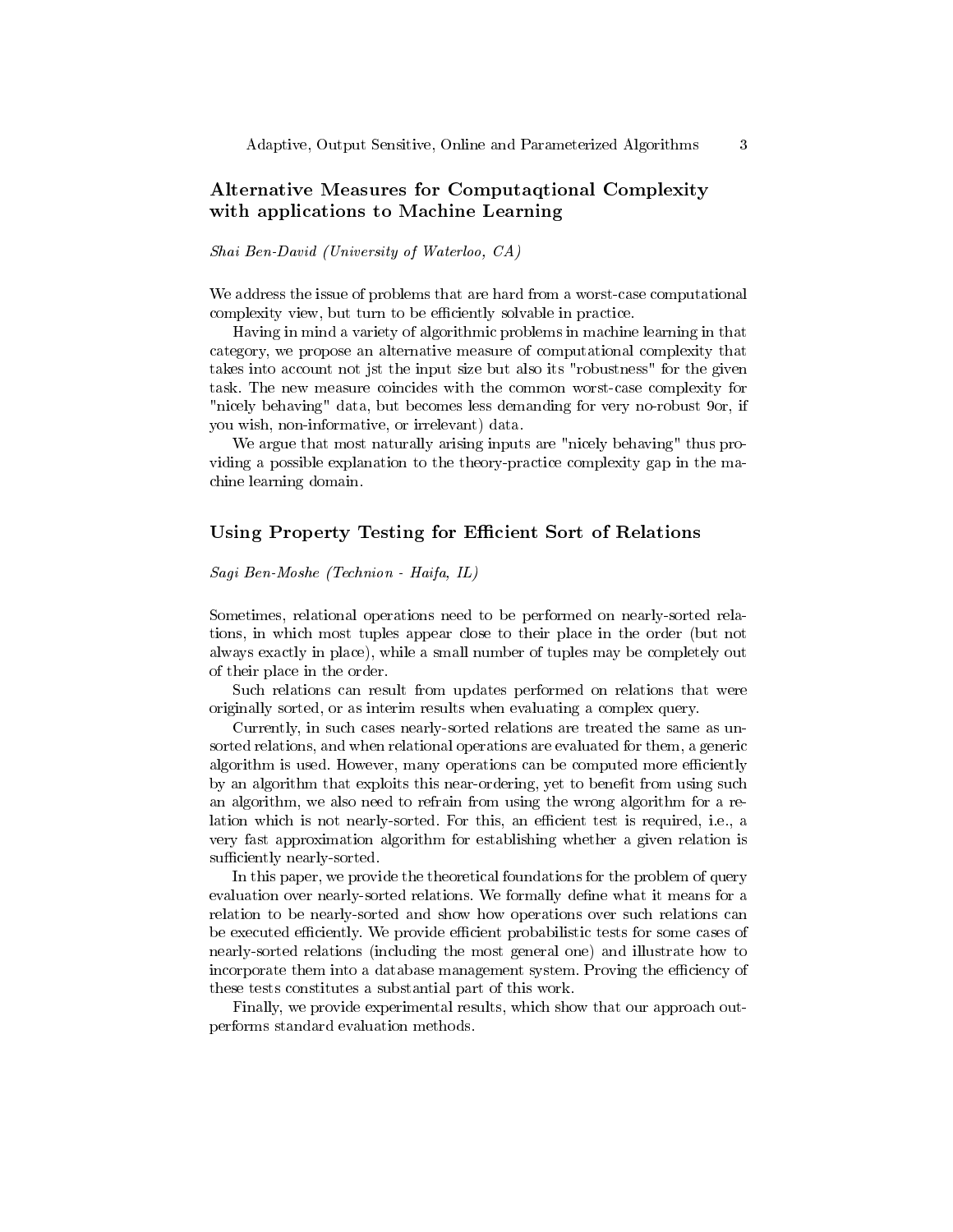### Parameterized Complexity of Kemeny Ranking

Nadja Betzler (Universität Jena, DE)

The computation of Kemeny rankings is central to many applications in the context of rank aggregation. Unfortunately, the problem is NP-hard. We consider various natural parameterizations resulting in efficient parameterized algorithms for relevant scenarios. In particular, we present a search tree for the parameter "Kemeny score" and give dynamic programming algorithms for the parameters "number of candidates", "maximum candidate range", and "average KT-distance between pairs of votes."

Joint work with Michael R. Fellows, Jiong Guo, Rolf Niedermeier, Frances A. Rosamond

Based on "Fixed-parameter algorithms for Kemeny rankings" (AAIM 2009) and "How similarity helps to efficiently compute Kemeny rankings" (AAMAS 2009)

Keywords: Voting systems, consensus, fixed-parameter tractability

## Five analysis techniques for on-line algorithms

Joan Boyar (Univ. of Southern Denmark - Odense, DK)

Five techniques for analyzing the performance of on-line algorithms are compared on algorithms for classical and dual bin packing. The five techniques are competitive analysis, the accommodating function, resource augmentation, relative worst order analysis, and bijective analysis. For classical bin packing First-Fit is compared to Worst-Fit and Worst-Fit is compared to Next-Fit. For Dual bin packing, First-Fit is compared to Worst-Fit. Even with these simple algorithms, there are some open problems.

### Alternative Measures for Analysis of Online Algorithms

Reza Dorrigiv (University of Waterloo, CA)

In this talk I show that there is a large gap between the theory and practice of paging as well as other important on-line algorithms. In particular, the competitive ratio which is the main technique for analysis of on-line algorithms is known to produce in unrealistic measures of performance for certain problems. In this talk I concentrate on the paging problem, providing the first theoretical proof of optimality of LRU using a new measure derived from first principles which better corresponds to observed practice. This can be extended to other settings. I also provide other alternative measures for analysis of online algorithms and show that they lead to promising results.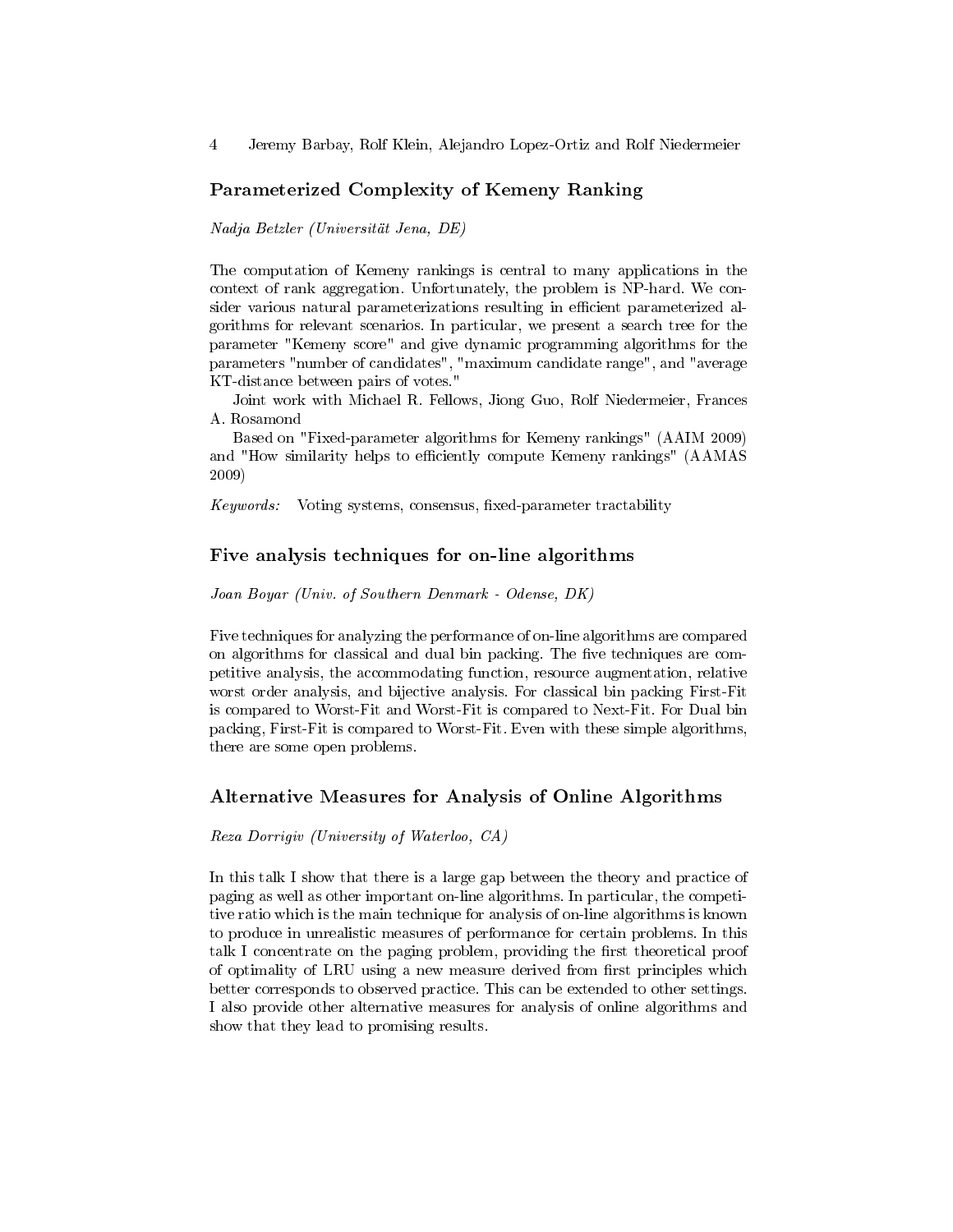## Better Bounds on Online Unit Clustering

Martin R. Ehmsen (Univ. of Southern Denmark - Odense, DK)

Unit Clustering is the problem of dividing a set of points from a metric space into a minimal number of subsets such that the points in each subset are enclosable by a unit ball. We continue the work, recently initiated by Chan and Zarrabi-Zadeh, on determining the competitive ratio of the online version of this problem. For the one-dimensional case, we develop a deterministic algorithm, improving the best known upper bound of 7/4 by Epstein and van Stee to 5/3. This narrows the gap to the best known lower bound of  $8/5$  to only  $1/15$ . Our algorithm automatically leads to improvements in all higher dimensions as well. Finally, we strengthen the deterministic lower bound in two dimensions and higher from 2 to 13/6.

#### Preemptive online scheduling with reordering

Leah Epstein (University of Haifa, IL)

We consider online preemptive scheduling of jobs, arriving one by one, on m parallel machines. A buffer of fixed size  $K>0$ , which assists in partial reordering of the input, is available, to be used for the storage of at most K unscheduled jobs. We consider several variants of the problem. For general inputs and identical machines, we show that a buffer of size  $\Theta(m)$  reduces the overall competitive ratio from  $e/(e-1)$  to 4/3. Surprisingly, the competitive ratio as a function of m is not monotone, unlike the case where  $K = 0$ .

Joint work of: Dósa, György; Epstein, Leah

## Comparing First-Fit and Next-Fit for Online Edge Coloring

Lene Monrad Favrholdt (Univ. of Southern Denmark - Odense, DK)

We study the performance of the algorithms First-Fit and Next-Fit for two online edge coloring problems. In the min-coloring problem, all edges must be colored using as few edges as possible. In the max-coloring problem, a fixed number of colors is given, and as many edges as possible should be colored. Previous analysis using the competitive ratio has not separated the performance of First-Fit and Next-Fit, but intuition suggests that First-Fit should be better than Next-Fit. We compare First-Fit and Next-Fit using the relative worst order ratio, and show that First-Fit is better than Next-Fit for the min-coloring problem. For the max-coloring problem, we show that First-Fit and Next-Fit are not strictly comparable, i.e., there are graphs for which First-Fit is better than Next-Fit and graphs where Next-Fit is slightly better than First-Fit.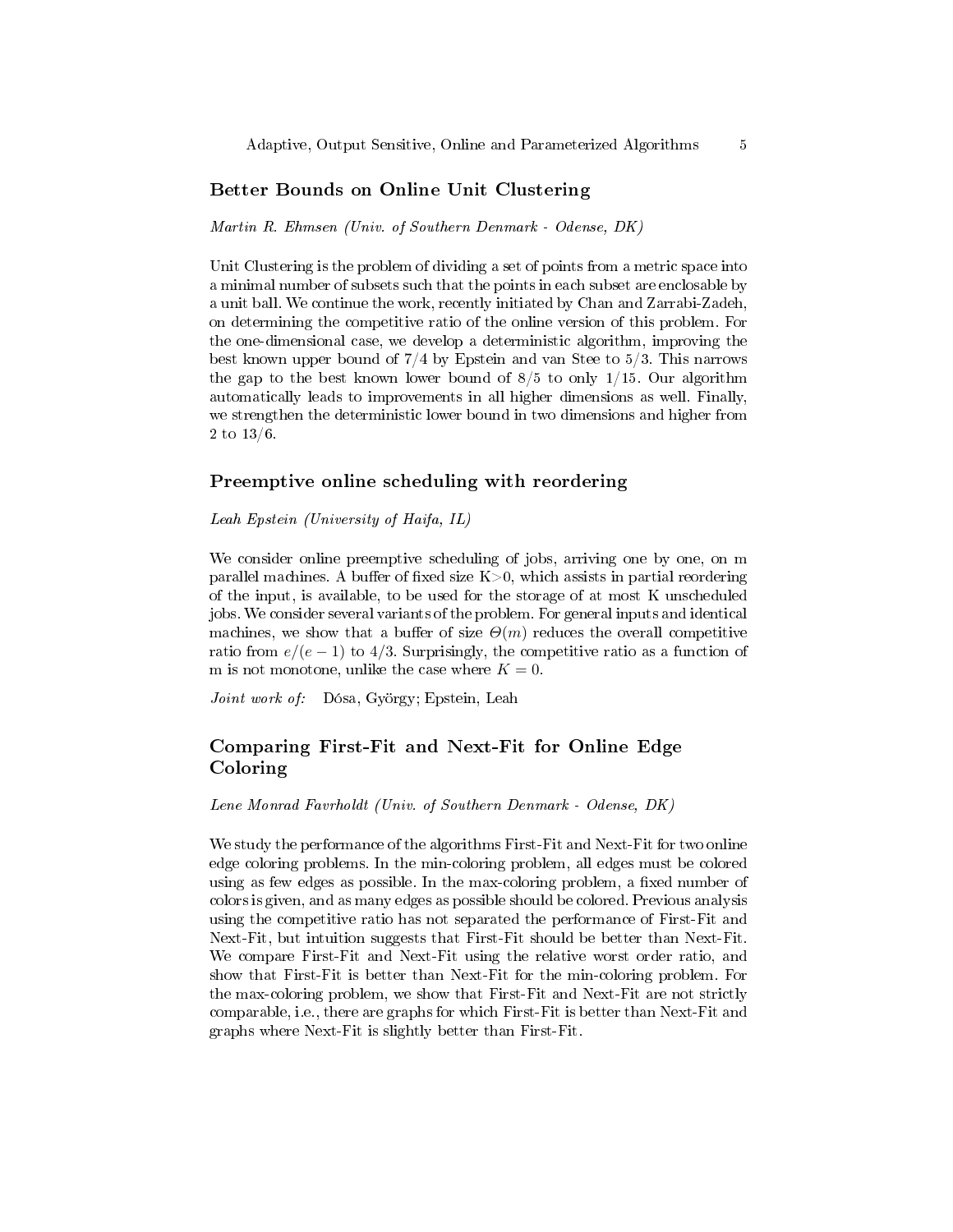Keywords: Online edge coloring, competitive ratio, relative worst-order ratio, First-Fit, Next-Fit

### Experimental Study of FPT Algorithms for the

Rudolf Fleischer (Fudan University - Shanghai, CN)

Finding minimum feedback vertex sets in directed graphs (the DFVS problem) is crucial in both theoretical and system research areas, for example, to find resource deadlocks. Unfortunately, the directed FVS problem is quite different from its undirected counterpart (the UFVS problem) and it is not very well understood. Since FVS problems are NP-hard, their theoretical study has recently focused on finding efficient fixed parameter tractable (FPT) algorithms. While UFVS has a quadratic kernel [5], DFVS was only recently shown to be in FPT [1], and it still remains an open question whether it has a polynomial size kernel.

Inspired by the recent kernelization techniques for UFVS by Thomasse [5], we pro- pose five data reduction rules for DVFS, Edge Canonicalization, Self-Loop, Dummy Nodes, Chaining Nodes, and Flower, which can significantly reduce the size of the input graph and the parameter k. This leads to an algorithm for DFVS that runs in time  $O(4 k k!nO(1))$ , where n and k are the number of vertices and the size of minimum feedback vertex set, respectively. In a comprehensive experimental study we compared our new algorithm with the previous FPT algorithm by Chen et al. [1].

We implemented a dense graph generator to test the running time, kernel size, memory usage, and recursion depth of this algorithm on dense random graphs. In particularly, by controlling the optimum solution size k, we evaluated how the run- time relates to the parameter k. Furthermore, we implemented a resource al location graph (RAG) generator simulating the deadlock characteristics of processes in real complex systems [4]. We used Markov chains to control the distribution of processes and resources, and tested whether our algorithm could quickly resolve the deadlock cases. Finally, we implemented the approximation algorithm by Even et al. [2] to further accelerate the search of small feedback vertex sets in graphs generated by the RAG generator, and compared the results to Chen's algorithm. All implementations were done using LEDA [3].

Keywords: FPT, DFVS, data reduction rules

Joint work of: Fleischer, Rudolf; Wu, Xi

## Two Topics in Adaptive Algorithms: Hulls and Strings

Robert Fraser (University of Waterloo, CA)

In this talk we cover two problems that we have been studying with adaptive analysis components.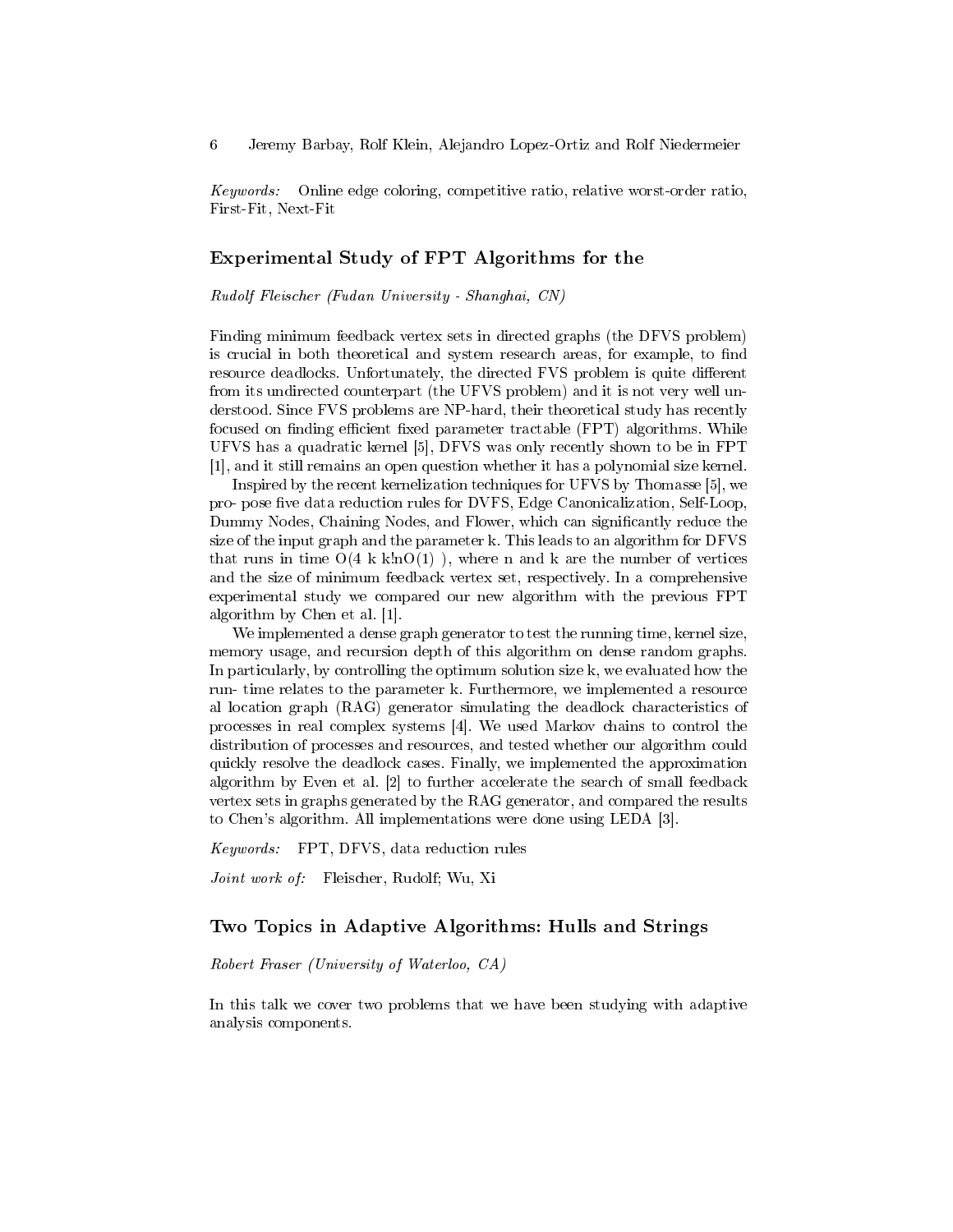First, we examine the planar convex hull problem, which has natural extensions from well known adaptive sorting algorithms. Next, we cover string matching, where we are performing online string matching upon a pattern with known distributions of characters.

Keywords: Adaptive analysis, convex hull, string matching, adaptive sorting

## Hyperbolic Dovetailing

David G. Kirkpatrick (University of British Columbia - Vancouver, CA)

A familiar quandary, in many settings (computational and otherwise), arises when there are several *possible* alternatives for the solution of a problem, but no way of knowing which, if any, are viable for a particular problem instance. Faced with this uncertainty, we are forced to simulate the parallel exploration of alternatives through some kind of co-ordinated interleaving (dovetailing) process. The goal, as usual, is to find a solution with low total cost. Much of the existing work on such problems has assumed, implicitly or explicitly, that at most one of the alternatives is viable. This assumption provides support for a competitive analysis of algorithms (using the cost of the unique viable alternative as a benchmark).

However, just as it is unrealistic to analyse algorithms in terms of the worst case cost of the alternative solutions or their worst-case ordering (giving rise to competitive analysis), it is also unrealistic in many scenarios to make the worstcase assumption that at most one of the alternatives is viable. In this paper, we relax this assumption in revisiting several familiar dovetailing problems.

Our main contribution is the introduction of a novel process interleaving technique, called hyperbolic dovetailing that achieves a competitive ratio that is within a logarithmic factor of optimal on all inputs in the worst, average and expected cases, over all possible deterministic (and randomized) dovetailing schemes. We also show that no other dovetailing strategy can guarantee an asymptotically smaller competitive ratio for all inputs.

An interesting application of hyperbolic dovetailing arises in the design of what we call *input-thrifty* algorithms, algorithms that are designed to minimize the total precision of the input requested in order to evaluate some given predicate. We show that for some very basic predicates involving real numbers (such as certifying that the numbers are not all identical) we can use hyperbolic dovetailing to provide input-thrifty algorithms that are competitive, in this novel cost measure, with the best algorithms that solve these problems.

### Parameterized complexity of geometric problems

#### Christian Knauer (FU Berlin, DE)

Parameterized complexity aims to design exact algorithms whose running times depend on certain parameters of the input data that are naturally related to the problem at hand and in a way capture its complexity.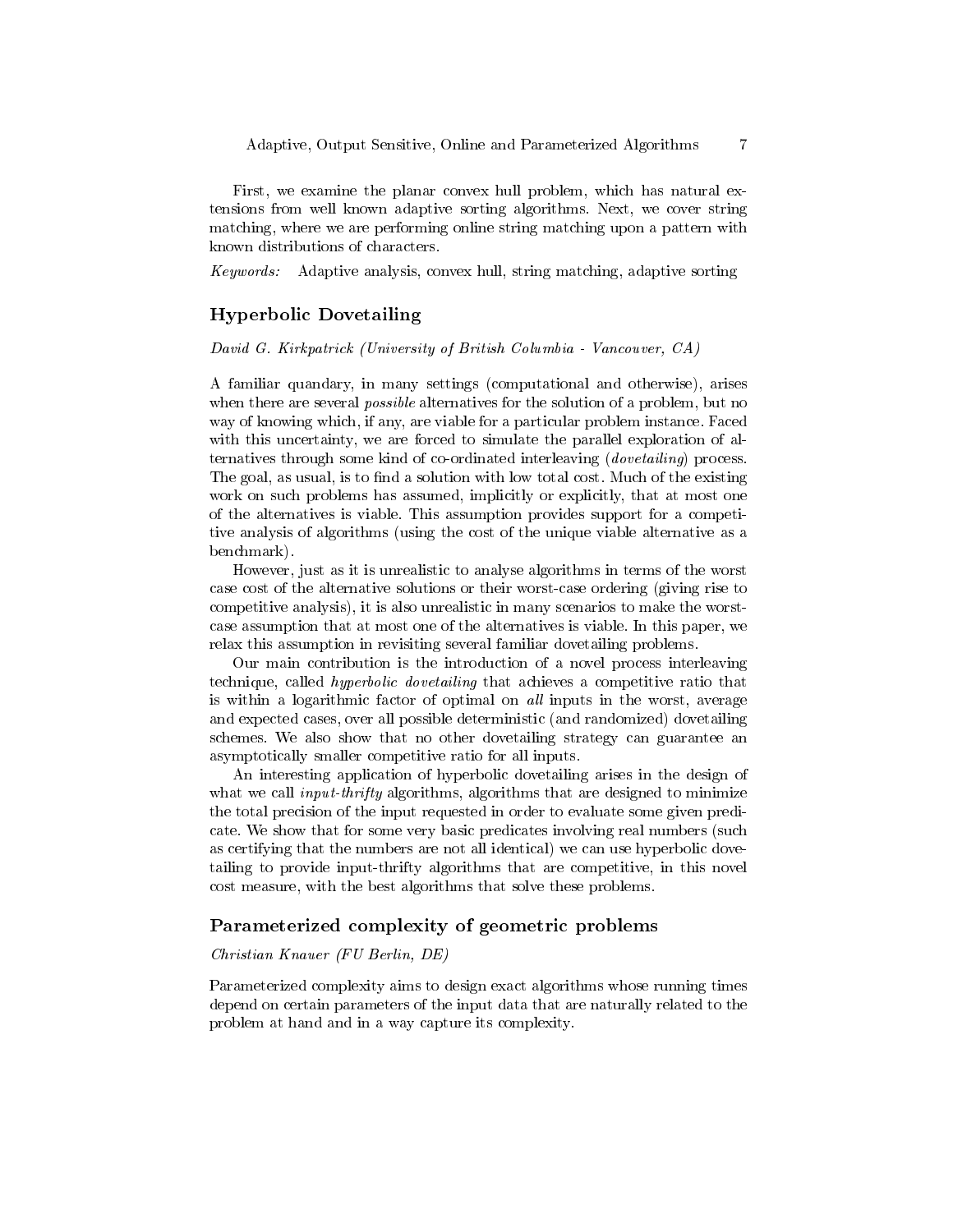A problem is called fixed-parameter tractable (FPT) with respect to a parameter  $k$  if there is an efficient algorithm to solve the problem for the cases where the parameter  $k$  is small. Another objective of this theory is to show that such algorithms are unlikely to exist for certain problems (and parameters).

Not many geometric problems have been studied from the parameterized complexity point of view. Most research has focused on special (combinatorial) parameters for geometric problems, like, e.g., the number of inner points (i.e., points in the interior of the convex hull) for the TSP problem or for the problem of computing minimum convex decompositions. Also, on the negative side, only few connections between geometric problems and known hard parameterized problems are known to date.

We provide a brief tour of results from parameterized complexity theory for various geometric problems with respect to various parameters (hyperplane depth, clustering, polygon guarding).

Keywords: Parameterized complexity, Computational geometry

## Derandomizing Non-uniform Color-Coding

Alexander Langer (RWTH Aachen, DE)

Color-coding, as introduced by Alon, Yuster, and Zwick, is a well-known tool for algorithm design and can often be efficiently derandomized using universal hash functions. In the special case of only two colors, one can use  $(n, k)$ -universal sets for the derandomization. Here, we introduce  $(n, k, l)$ -universal sets that are typically smaller and can be constructed faster. Nevertheless, for some problems they are still sufficient for derandomization and faster deterministic algorithms can be obtained. This particularly works well when the color-coding does not use a uniform probability distribution. To exemplify the concept, we present an algorithm for the Unique Coverage problem introduced by Demaine, Feige, Hajiaghayi, and Salavatipour. The example also shows how to extend the concept to multiple colors.

Joint work with Joachim Kneis and Peter Rossmanith.

## A Comparison of Performance Measures for Online Algorithms

Kim Skak Larsen (Univ. of Southern Denmark - Odense, DK)

A systematic study of several recently suggested measures for online algorithms is provided in the context of a specific problem, namely, the two server problem on three colinear points. Even though the problem is simple, it encapsulates a core challenge in online algorithms which is to balance greediness and adaptability. We examine how these measures evaluate the Greedy Algorithm and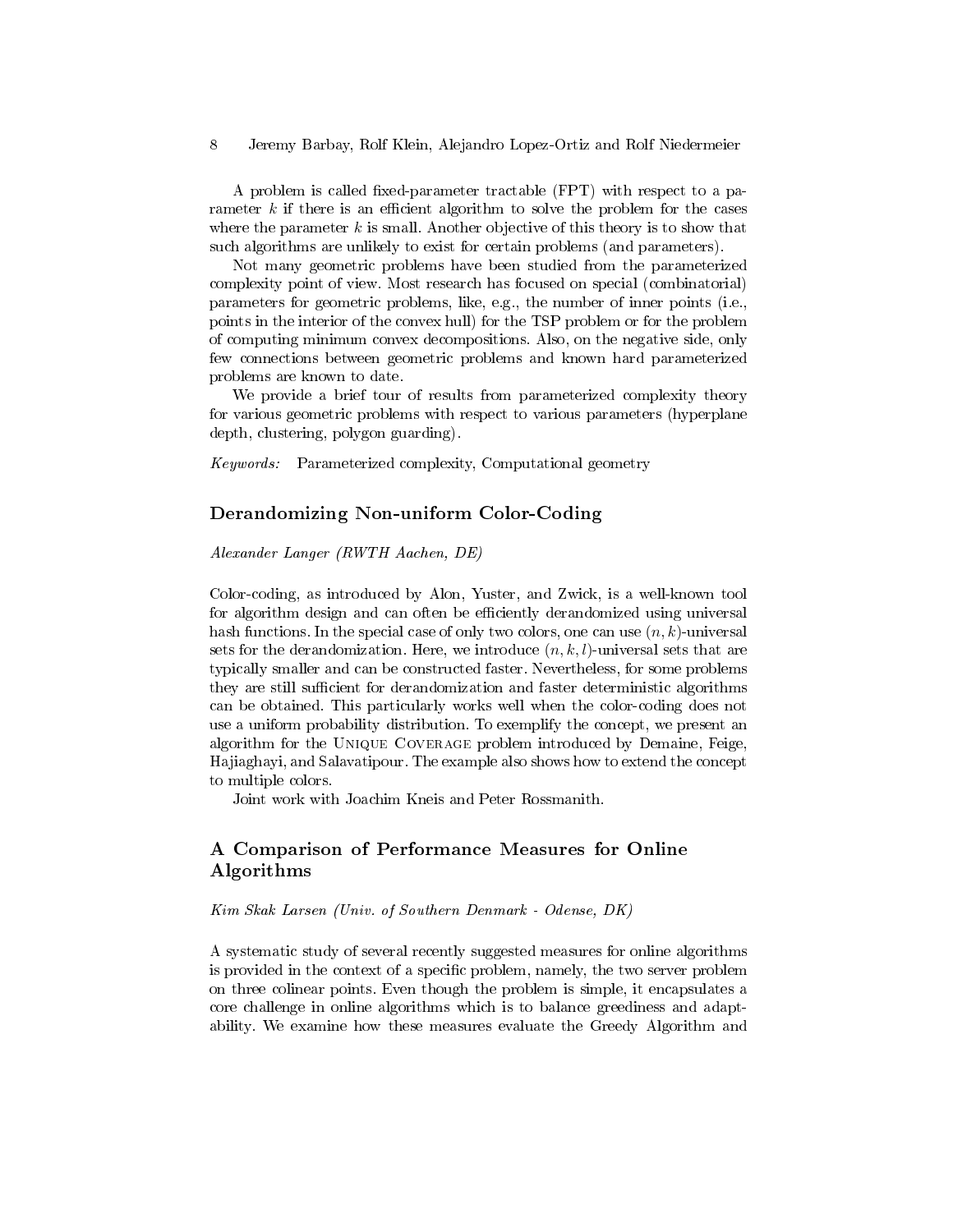Lazy Double Coverage, commonly studied algorithms in the context of server problems. We examine Competitive Analysis, the Max/Max Ratio, the Random Order Ratio, Bijective Analysis and Relative Worst Order Analysis and determine how they compare the two algorithms. We find that by the  $Max/Max$ Ratio and Bijective Analysis, Greedy is the better algorithm. Under the other measures Lazy Double Coverage is better, though Relative Worst Order Analysis indicates that Greedy is sometimes better. Our results also provide the first proof of optimality of an algorithm under Relative Worst Order Analysis.

Joint work of: Larsen, Kim Skak; Boyar, Joan; Iranim, Sandy

#### Meta-Theorems for Kernelization

Daniel Lokshtanov (University of Bergen, NO)

Polynomial time preprocessing to reduce instance size is one of the most commonly deployed heuris-tics to tackle computationally hard problems. In a parameterized problem, every instance I comes with a positive integer k. The problem is said to admit a polynomial kernel if, in polynomial time, we can reduce the size of the instance I to a polynomial in k, while preserving the answer. In this paper, we show that all problems expressible in Counting Monadic Second Order Logic and satisfying a compactness property admit a polynomial kernel on graphs of bounded genus. Our second result is that all problems that have finite integer index and satisfy a weaker compactness condition admit a linear kernel on graphs of bounded genus. The study of kernels on planar graphs was initiated by a seminal paper of Alber, Fellows, and Niedermeier [J. ACM, 2004 ] who showed that PLANAR DOMINATING SET admits a linear kernel. Following this result, a multitude of problems have been shown to admit linear kernels on planar graphs by combining the ideas of Alber et al. with problem specific reduction rules. Our theorems unify and extend all previously known kernelization results on planar graph problems. Combining our theorems with the Erdos-Posa property we obtain various new results on linear kernels for a number of packing and covering problems.

#### Keywords: Kernelization

Joint work of: Bodlaender, Hans; Fomin Fedor; Lokshtanov, Daniel; Eelko, Penninkx; Saurabh, Saket; Thilikos, Dimitrios

### Improving local search using parameterized complexity

#### Daniel Marx (Budapest Univ. of Technology & Economics, HU)

Local search algorithms iteratively improve solutions by checking whether it is possible to find a better solution in the local neighborhood of the current solution.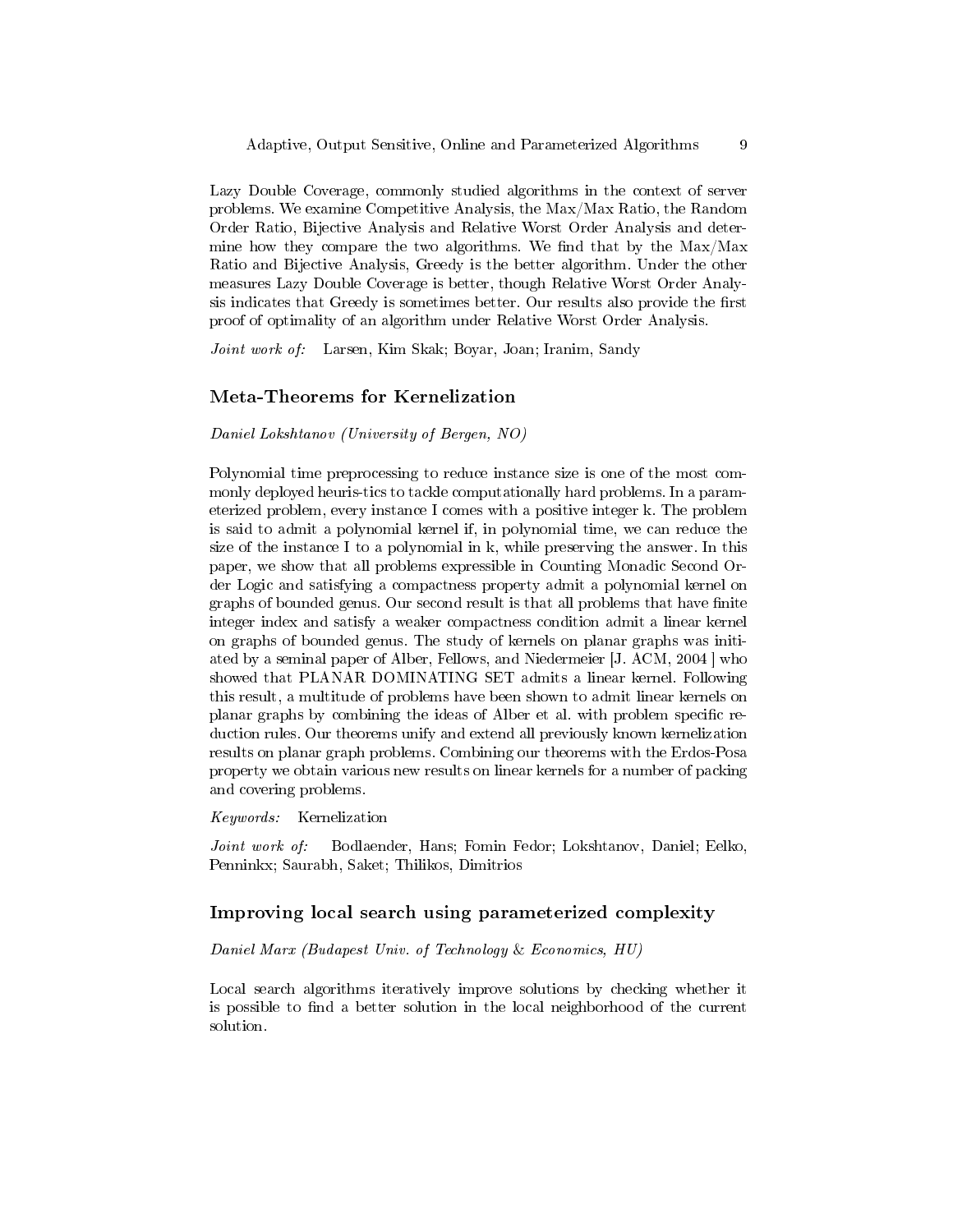The local neighborhood is usually defined as the set of solutions that can be obtained by one (or more generally, at most  $k$  for some fixed  $k$ ) elementary changes. Large values of k can give better results; however, the brute force search of the local neighborhood is not feasible for larger k.

Parameterized complexity gives a convenient framework for studying the question whether there is an efficient way of searching the local neighborhood. In the talk, I will briefly overview parameterized complexity, summarize recent results in this direction, and explain in more detail the analysis of the problem of finding minimum weight solutions for Boolean CSP.

Joint work with Andrei Krokhin.

Keywords: Parameterized complexity, local search, CSP

## Selforganizing Linear Search Revisited

J. Ian Munro (University of Waterloo, CA)

In this meeting we focus on a variety of aspects of online methods and their relation to adaptiveness and parametrized complexity. One important issue is appropiate methods of comparing algorithms, including the notion of competitiveness. An issue often lost is that of the fundamental model and charging mechanism that online and offline methods are to follow. We revist the work of Martinez et al and of the author that demonstrate that no algorithm for selforganizing linear search is better than  $n/lgn$  competitive if our model permits us to scan down the list (at least to the desired element) at a charge of one per element inspected, and then reorder the inspected values at no charge.

Keywords: Competitive, selforganizing, online

## Adaptive algorithms for planar convex hull problems

Yoshio Okamoto (Tokyo Institute of Technology, JP)

We study problems in computational geometry from the viewpoint of adaptive algorithms. Adaptive algorithms have been extensively studied for the sorting problem, and in this paper we generalize the framework to geometric problems. To this end, we think of geometric problems as permutation (or rearranging) problems of arrays, and define the "presortedness" as a distance from the input array to the desired output array. We call an algorithm adaptive if it runs faster when a given input array is closer to the desired output, and furthermore it does not make use of any information of the presortedness. As a case study, we look into the planar convex hull problem for which we discover two natural formulations as permutation problems.